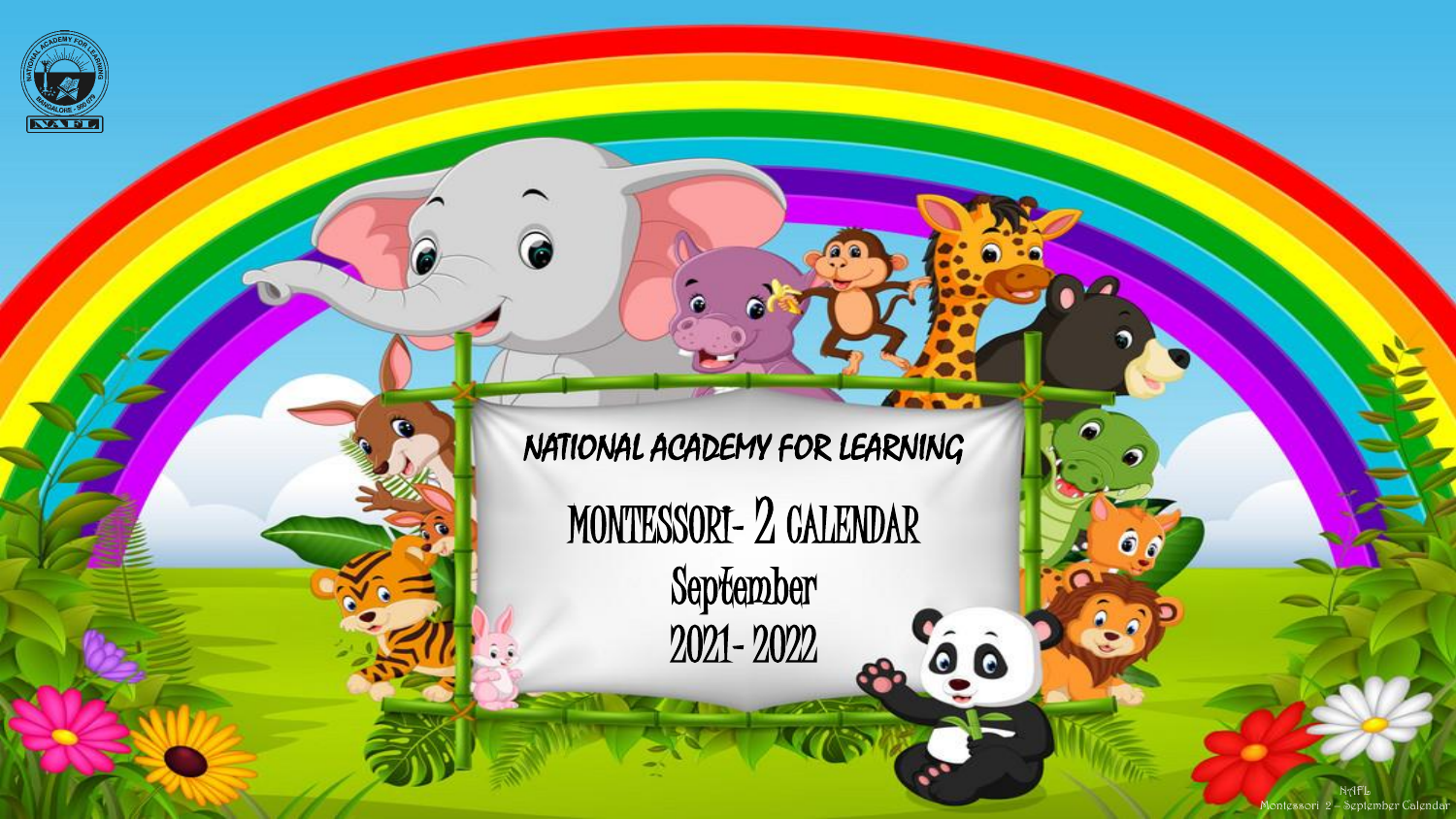## Montessori 2

September – Animal Kingdom

*Theme-based Synchronous sessions: We discuss:*

•Names of domestic and wild animals •Classification of animals based on habitat (land, water and air animals) •Classification of animals based on eating habits (Plant eating, flesh eating, and plant and flesh-eating animals) •Animals and the sounds they make •Animals and their homes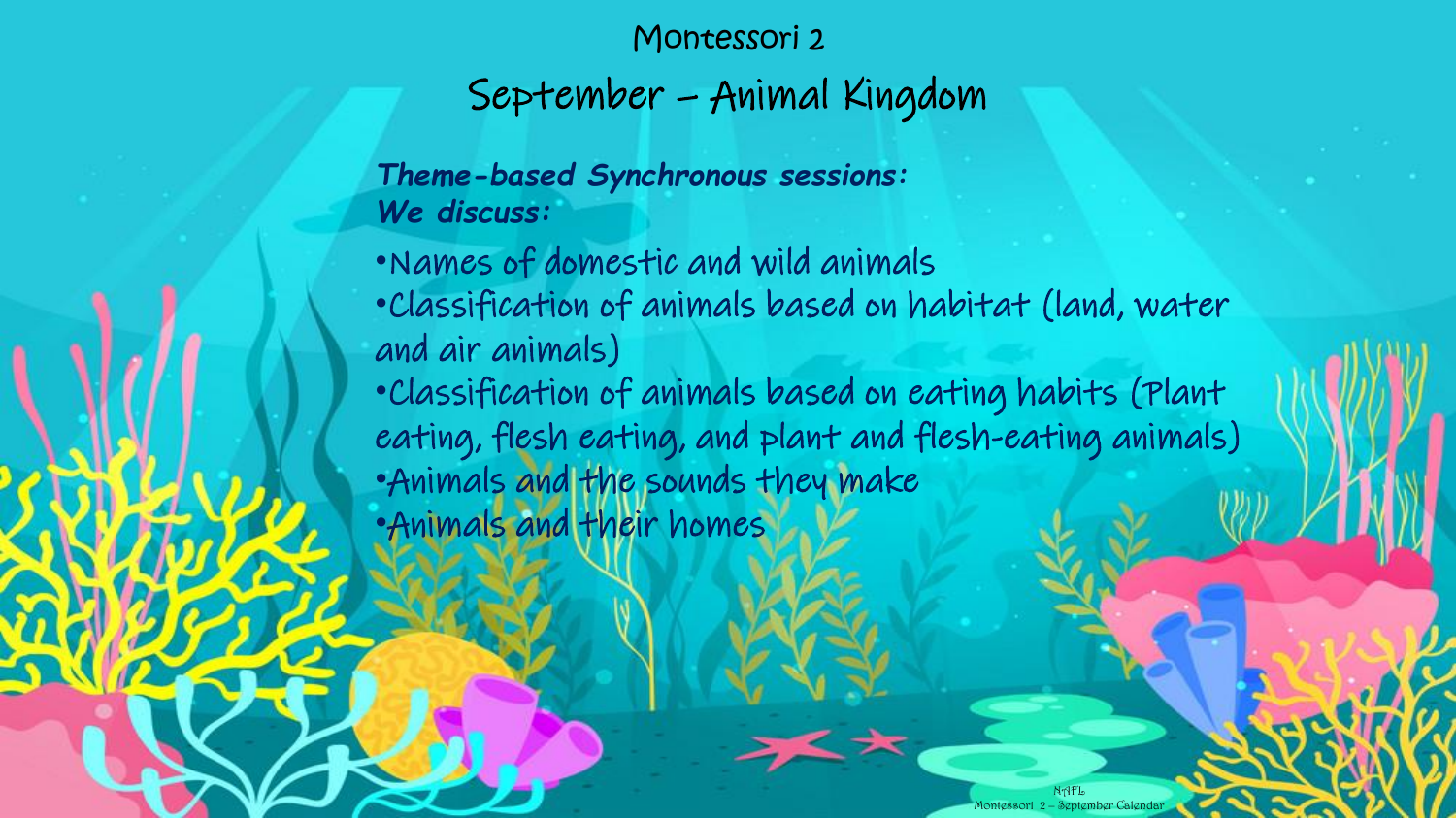## Montessori 2

September – Animal Kingdom

## *Asynchronous:*

•*Wellness videos* •*Rhymes* •*Stories* •*Simple crafts* •*Flash cards* •*EPL activities*

> NAFL Montessori 2 – September Calendar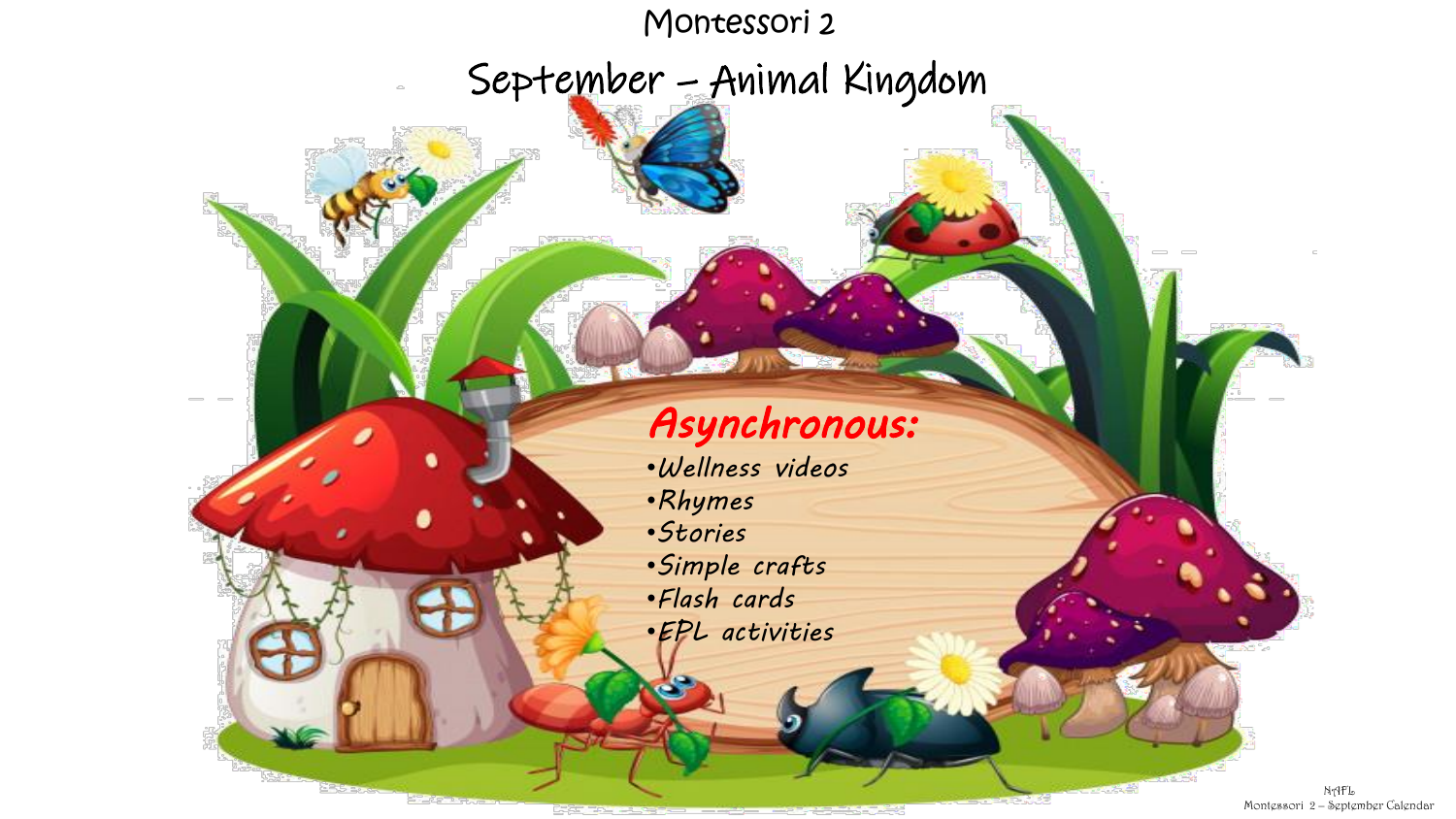Montessori 2 September – Animal Kingdom

## *Academic sessions:*

- Introduction to verbs (oral activity)
- Formation and reading of CVC words
- Writing numbers

 $\bullet$ 

⊝

• Concept of change (tens and hundreds)

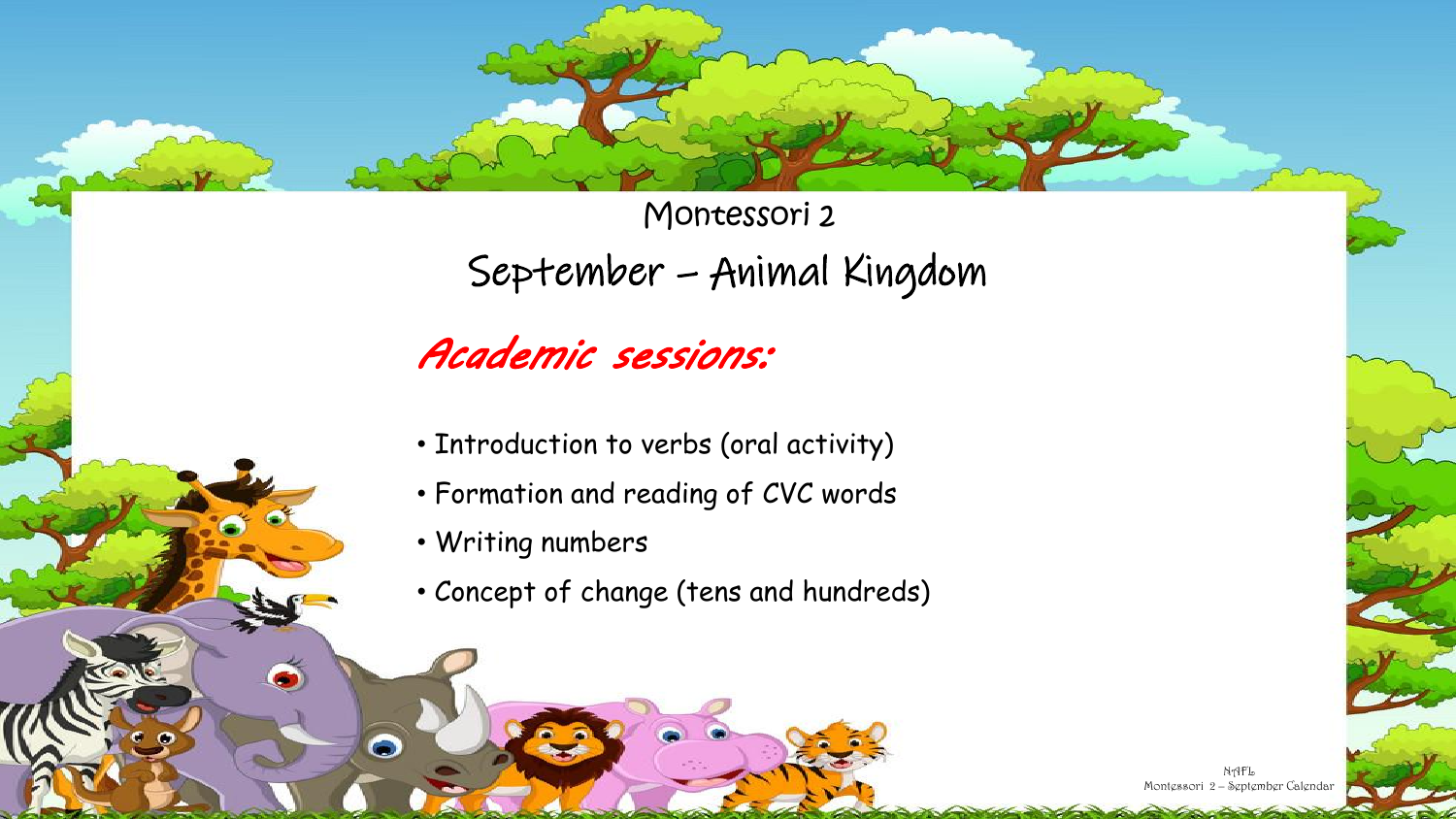Montessori 2

◎

 $\circledcirc$ 

Marcard

September – Animal Kingdom

Special Days: September 6<sup>th</sup> : Dress up like your teacher September  $9<sup>th</sup>$  : Ethnic wear September 20<sup>th</sup> :'Show and Tell' - Zoo animals

A

Jan March 1960

õ

MAFL – August Calendary 1 NAFL – August Calendary 1 NAFL – August Calendary 1 NAFL – August Calendary 1 NAFL – August Calendary 1 NAFL – August Calendary 1 NAFL – August Calendary 1 NAFL – August Calendary 1 NAFL – August Montessori 2 – September Calendar

 $00$ 

 $\widehat{\mathbf{0}}$ 

 $00$ 

 $00$ 

Carpenter